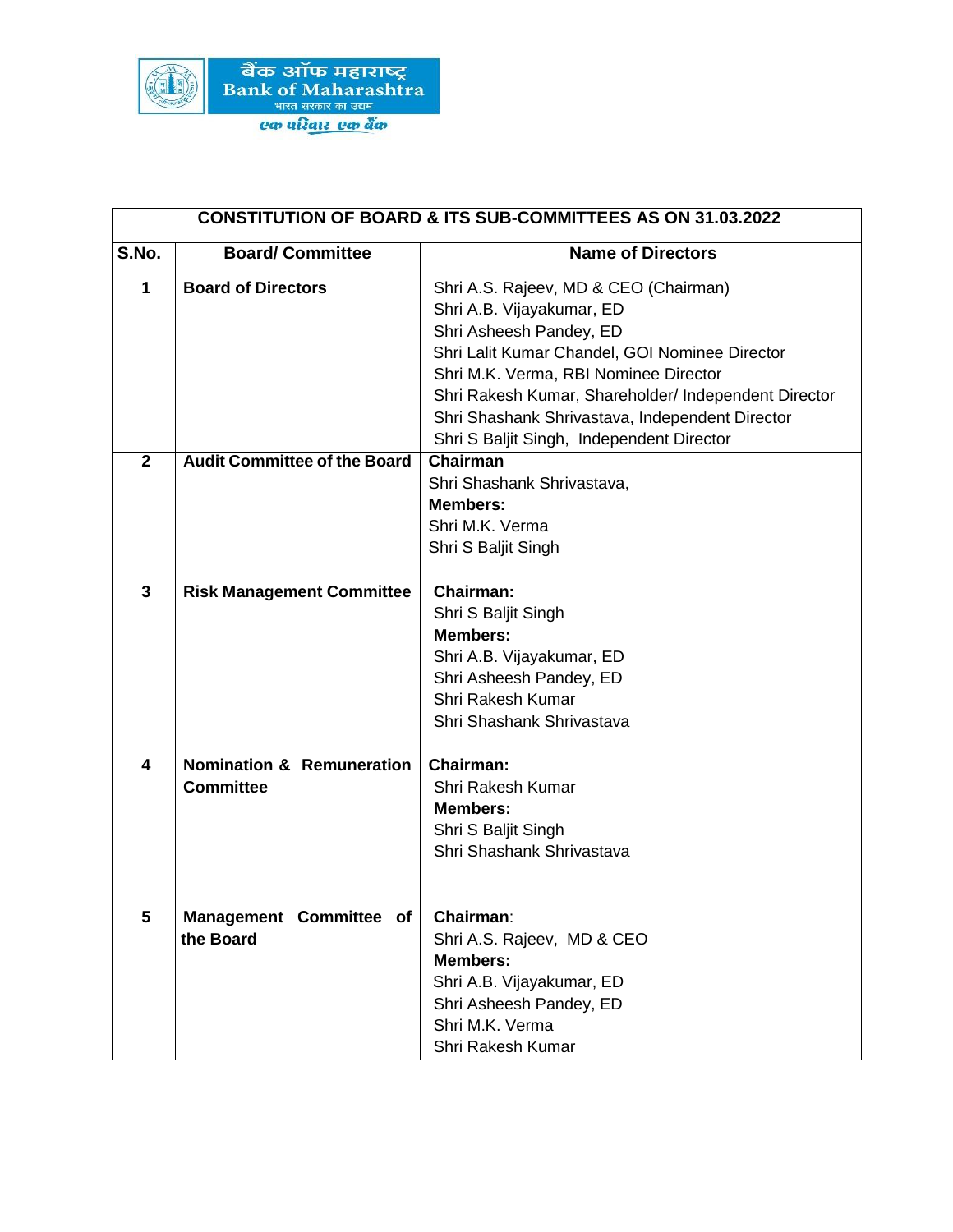

बैंक ऑफ महाराष्ट्र<br>Bank of Maharashtra<br>प्युत सरकार का जवम्<br>एक परिवार एक बैंक

| $6\phantom{1}$ | <b>Identification</b><br><b>Willful</b><br>of        | Chairman:                                      |
|----------------|------------------------------------------------------|------------------------------------------------|
|                | <b>Default Committee</b>                             | Shri A.S. Rajeev, MD & CEO                     |
|                |                                                      | <b>Members:</b>                                |
|                |                                                      | Shri Lalit Kumar Chandel                       |
|                |                                                      | Shri Shashank Shrivastava                      |
| $\overline{7}$ | <b>Committee</b><br><b>of</b><br><b>Board</b><br>for | <b>Chairman:</b>                               |
|                | <b>Monitoring NPA Recovery</b>                       | Shri A.S. Rajeev, MD & CEO                     |
|                |                                                      | <b>Members:</b>                                |
|                |                                                      | Shri A.B. Vijayakumar, ED                      |
|                |                                                      | Shri Asheesh Pandey, ED                        |
|                |                                                      | Shri Lalit Kumar Chandel                       |
|                |                                                      | Shri Shashank Shrivastava                      |
| 8              | <b>Technology Committee</b>                          | <b>Chairman:</b>                               |
|                |                                                      | Shri A.S. Rajeev, MD & CEO                     |
|                |                                                      | <b>Members:</b>                                |
|                |                                                      | Shri A.B. Vijayakumar, ED                      |
|                |                                                      | Shri Asheesh Pandey, ED                        |
|                |                                                      | Shri Lalit Kumar Chandel                       |
|                |                                                      | Shri Rakesh Kumar                              |
|                |                                                      | <b>Outside experts:</b>                        |
|                |                                                      | 02 members                                     |
| 9              | <b>Customer Service Committee</b>                    | <b>Chairman:</b>                               |
|                |                                                      | Shri A.S. Rajeev, MD & CEO                     |
|                |                                                      | <b>Members:</b>                                |
|                |                                                      | Shri A.B. Vijayakumar, ED                      |
|                |                                                      | Shri Asheesh Pandey, ED                        |
| 10             |                                                      | <b>Shri S Baljit Singh</b><br><b>Chairman:</b> |
|                | Committee for performance<br><b>Evaluation</b>       | Shri Rakesh Kumar,                             |
|                |                                                      | Members:                                       |
|                |                                                      | Shri Lalit Kumar Chandel                       |
|                |                                                      | Shri Shashank Shrivastava                      |
| 11             | Monitoring of Large Value                            | <b>Chairman:</b>                               |
|                | <b>Fraud Committee</b>                               | Shri A.S. Rajeev, MD & CEO                     |
|                |                                                      | <b>Members:</b>                                |
|                |                                                      | Shri A.B. Vijayakumar, ED                      |
|                |                                                      | Shri Asheesh Pandey, ED                        |
|                |                                                      | Shri Shashank Shrivastava                      |
|                |                                                      | Shri S Baljit Singh                            |
| 12             | Committee for considering                            | <b>Chairman:</b>                               |
|                | <b>Appeals and Reviews</b>                           | Shri Lalit Kumar Chandel                       |
|                |                                                      | Members:                                       |
|                |                                                      | Shri Rakesh Kumar                              |
|                |                                                      | Shri S Baljit Singh                            |